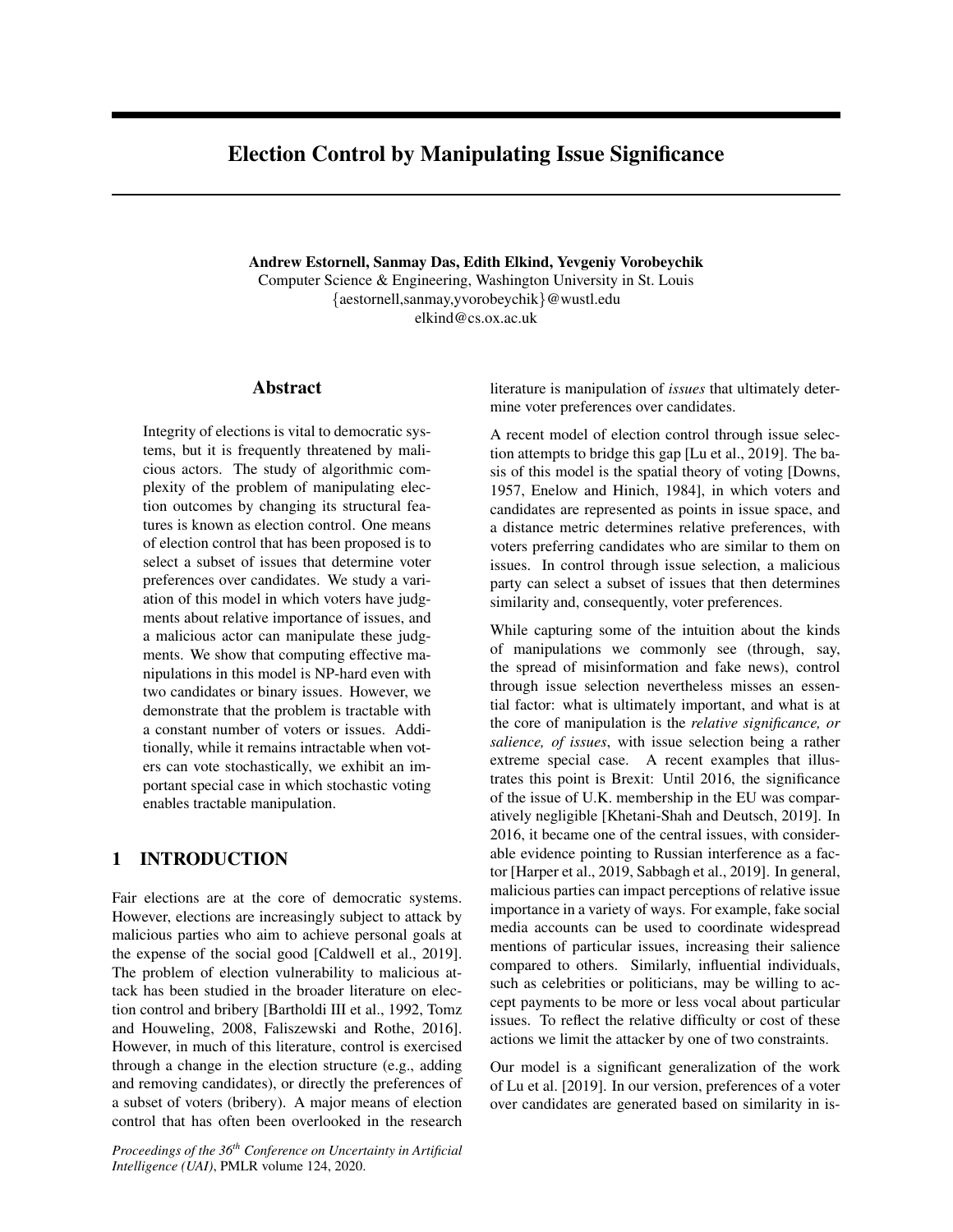sue space, *weighted by the relative importance of issues*. We study the complexity of this problem in the context of plurality elections for two common models of voter behavior in the spatial framework: 1) deterministic voting, in which voters always vote for their most preferred candidate, and 2) stochastic voting, where the probability of a voter voting for a candidate is a monotonic function of weighted issue similarity. We show that the control problem is in general NP-hard in either case, even with only 2 candidates. Indeed, for the deterministic case we demonstrate hardness even with only  $\Theta(\ell)$  voters, where  $\ell$  is the number of issues. Next, we exhibit several tractable special cases. In the deterministic case, if the number of voters is  $\Theta(\log(\ell))$ , or the number of issues is constant, election control is in P. In stochastic voting, in turn, control is tractable if the probability of voting for a candidate is linear in their weighted distance from the voter.

Related Work The complexity of controlling elections has seen extensive treatment, starting with the work of Bartholdi III et al. [1992]; see Hemaspaandra et al. [2007], Menton [2013], Erdelyi et al. [2015], Chen ´ et al. [2017] for further examples and the survey by Faliszewski and Rothe [2016] for an overview. Variations of this problem consider attacks that add, remove, partition or clone candidates or voters, for a variety of voting rules. However, most of the prior election control literature considers election models in which voter preferences over candidates are given, rather than generated based on distance in issue space. The spatial model of elections, in turn, has received considerable attention in prior literature [Davis and Hinich, 1966, Enelow and Hinich, 1984, 1990, McKelvey and Ordeshook, 1990, Merrill and Groffman, 1999, Anshelevich et al., 2018, Anshelevich and Postl, 2017]. However, most of this research has focused on problems other than election control. For example, extensive literature exists on gametheoretic models in which candidates opportunistically select positions in issue space [Downs, 1957, Shen and Wang, 2017, Sabato et al., 2017].

A direct precursor to our model, combining election control with spatial theory of voting, is Lu et al. [2019], who study the model in which an adversary can select an arbitrary subset of issues in an election. These issues are then used to generate voter preferences over candidates, with voters preferring candidates who are closest to them on the adversarially selected issues. We significantly generalize this model by allowing the adversary to change relative importance of issues.

### 2 MODEL

Let  $C = \{c_1, ..., c_m\}$  and  $V = \{v_1, ..., v_n\}$  be a set of candidates and voters, respectively. Each candidate and voter is a vector over a set of issues [ $\ell$ ] defined by  $c_i =$  $\langle c_{i,1},...,c_{i,\ell} \rangle \in \mathbb{R}^{\ell}$  and  $\mathbf{v}_j = \langle v_{j,1},...,v_{j,\ell} \rangle \in \mathbb{R}^{\ell}$ . We consider plurality elections in which each voter is asked to report the most preferred candidate, and the winner is the candidate who tallies the most votes.

Suppose that the relative importance of issues to voters is determined by a weight vector  $\mathbf{w} = \langle w_1, ..., w_\ell \rangle$ , where  $0 \leq w_k \leq 1$  for  $k \in [\ell],$  and  $||\mathbf{w}||_1 = 1$ . In this model, a voter's preferences over candidates are determined by the weighted distance from each candidate in issue space. Formally, the weighted distance between a voter  $v_i$  and candidate  $c_i$  is

$$
d_{(i,j)} = \left(\sum_{k=1}^{\ell} w_k |c_{i,k} - v_{j,k}|^p\right)^{1/p},
$$

 $p \geq 1$ , and the voter prefers a candidate who is closer according to this weighted distance measure.

Without loss of generality, suppose that  $c_1$  is the attacker's preferred candidate. In our model, an attacker aims to influence the election by modifying the relative importance of issues. Specifically, the attacker changes w into a modified preference vector  $w' = w + x$ . Restrictions on the attacker's strength are given in one of the following forms.

- 1. Normed Budget Constraint: Given a budget  $B \in$ R the attacker's total perturbation must be less than the budget, i.e.  $||\mathbf{x}||_p \leq B$ .
- 2. **Interval Constraint:** Given a set of intervals  $I =$  $I_1 \times ... \times I_\ell \subset [0,1]^\ell$ , the attacker's new weight vector must fall within I, i.e.  $w_k \in I_k$  for all  $k \in$  $|\ell|.$

For both of these constraints, we consider two paradigms for voters selecting their desired candidate.

- 1. **Deterministic voting:** Voter  $v_j$  votes for candidate  $\mathbf{c}_i^* \in \text{argmin}_{\mathbf{c}_i} d_{i,j}$ , breaking ties according to candidate order  $\mathbf{c}_1 \prec \cdots \prec \mathbf{c}_m$ .
- 2. Stochastic voting:  $\mathbb{P}(\mathbf{v}_i \text{ votes for } \mathbf{c}_i) = f(\mathbf{v}_i, \mathbf{c}_i),$ where  $f : \mathcal{V} \times \mathcal{C} \rightarrow [0, 1]$  is a proper probability mapping and  $\sum_i f(\mathbf{v}_j, \mathbf{c}_i) = 1$  for all  $j \in [n]$ .

Both are common models translating voter-candidate distance into voting behavior Enelow and Hinich [1990].

When voters select candidates deterministically, we consider two objectives for the attacker. The first objective (*Max Support*) is to maximize the total number of votes for their preferred candidate,  $c_1$ :

maximize $\mathbf{x} | \{ \mathbf{v}_j \in \mathcal{V} : \mathbf{c}_1 \in \text{argmin}_{\mathbf{c}_i} d_{i,j} \} |$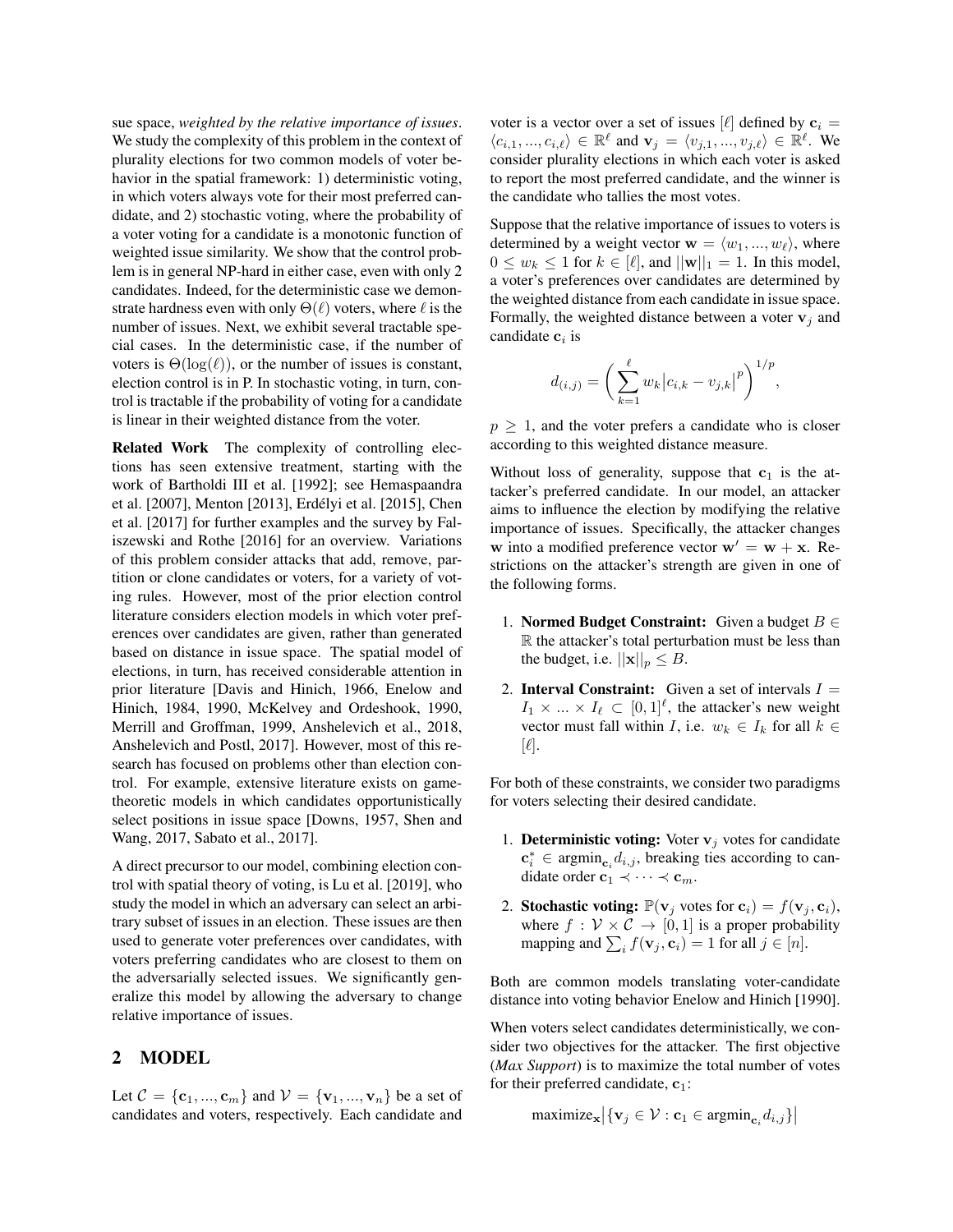The second objective (*Majority Vote*) is to win the plurality vote:

$$
\mathbf{c}_1 \in \text{argmax}_{\mathbf{c}_i \in \mathcal{C}} |\{\mathbf{v}_j \in \mathcal{V} : \mathbf{c}_i \in \text{argmin}_{\mathbf{c}_\ell} d_{\ell,j}\}|,
$$

For stochastic voting, we consider the objective of maximizing the expected number of votes for  $c_1$ :

$$
\text{maximize}_{\mathbf{x}} \sum_{j=1}^{n} f(\mathbf{v}_j, \mathbf{c}_1).
$$

### 3 DETERMINISTIC VOTING

We begin by investigating our model of election control when voters always vote for their most preferred candidate. For compactness of notation we introduce, for every candidate and voter pair, a preference vector which gives  $v_j$ 's unweighted preference for  $c_1$  over  $c_i$ on each issue. Let  $a_{j,k}^{(i)} = |c_{i,k} - v_{j,k}|$  $p - |c_{1,k} - v_{j,k}|$ p . The preference vector for  $v_j$  of  $c_1$  over  $c_i$  is  $a_j^{(i)} =$  $\langle a_{j,1}^{(i)},...,a_{j,\ell}^{(i)}\rangle$ . The condition for  $\mathbf{v}_j$  voting for  $\mathbf{c}_1$  is then

$$
\sum_{k=1}^{\ell} w_k a_{j,k}^{(i)} \ge 0 \quad \text{ for all } i \in [m] \setminus \{1\}.
$$

In the case of only two candidates, we omit the index  $i$ and denote the preference vector for  $c_1$  over  $c_2$  by  $a_j$ .

In this section, we will show that both *Max Support* and *Majority Vote* are NP-hard, even when there are only two candidates, issues are binary, and the attacker has no constraints on their strength. If these assumptions are further restricted such that there are only  $\Theta(\ell)$  voters, where  $v_k$ agrees with  $c_1$  on exactly k issues, then *MaxSupport* is still NP-hard.

Although both objectives are hard, even with several strong restrictions, we present sufficient conditions for the problem to become tractable. The following positive results hold for the normed budget constraint when  $p \in \{1, 2, \infty\}$ , and for the interval constraint with any  $p \geq 1$ . Under the normed budget, with  $p \notin \{1, 2, \infty\},$ results also hold, however, the computed x may break the attackers budget by some small  $\epsilon > 0$ , i.e. for both objectives we obtain, in polynomial time, a vector x that is guaranteed to have  $||\mathbf{x}||_p \leq B + \epsilon$ . The tractable cases are as follows: *Max Support* has a polynomial time algorithm when either there are at most  $\Theta(\log(\ell))$  voters, or the number of issues and the number of values each issues can take on are both constant, and *Majority Votes* has a polynomial time algorithm when either the number of voters is constant, or the number of issues and the number of values each issues can take on are both constant.

### 3.1 HARDNESS OF CONTROL IN DETERMINISTIC SETTINGS

First we show that even for two candidates and binary issues *Majority Vote* (WTCP) is NP-complete, and that *Max Support* (TCWMS) is NP-hard. Both of these result are the product of hardness reductions from the problem of election control by issue selection Lu et al. [2019]. We first give a formal definition of each problem used in the reductions.

**Definition 1.** Let  $C'$  be a set of  $m'$  candidates and  $V'$ be a set of  $n'$  voters. Both candidates and voters are *vectors in*  $\{0,1\}^{\ell}$ , *indicating positions on*  $[\ell']$  *issues. An adversary selects a subset*  $S \subset [\ell']$  *with*  $S \neq \emptyset$  *for the objective of either determining if*  $c_1$  *can win the plurality (TCIS), or maximizing the total number of votes*  $c_1$ *received (TCMS).*

TCIS was shown to be NP-complete and TCMS to be NP-hard by [Lu et al., 2019].

**Theorem 1.** For 2 candidates, n voters, and  $\ell$  binary *issues, the problem of maximizing the number of votes for*  $c_1$ *, TCWMS, is NP-hard, even when*  $B = \infty$  *in the normed budget constraint, or when*  $I = [0,1]^\ell$  *in the interval constraint.*

*Proof.* To prove this claim we will reduce from the problem of 0-1 issue selection on binary issues with two candidates (TCMS). An instance of TCMS is defined by a set of *n'* voters  $V' = \{v'_1, ..., v'_{n'}\}$  and two candidates  ${\bf c}'_1, {\bf c}'_2$  all of which select positions on  $\ell'$  binary issues. The objective of TCMS is to maximize the number of votes for  $\mathbf{c}'_1$  subject to the constraint that  $\mathbf{w}' \in \{0,1\}^{\ell'}$ and  $||\mathbf{w}'||_1 > 0$ . To reduce from a given instance of TCMS we will add a set of voters that forces any optimal solution to have  $\mathbf{w} \in \{0, c\}^{\ell}$  for some constant c that can be associated with 1 in the instance of TCMS. Since  $B = \infty$ , we may assume the adversary is selecting the weight vector w rather than a perturbation x. Without loss of generality we may assume  $\mathbf{c}'_1 = \langle 1, 1, ..., 1 \rangle$  and  ${\bf c'}_2 = \langle 0, 0, ..., 0 \rangle.$ 

First, let  $\ell = 2\ell' + 2$  and  $c_1 = \langle 1, 1, ..., 1 \rangle$ ,  $c_2 =$  $(0, 0, \ldots, 0)$ . To encode  $\mathcal{V}'$ , let  $\mathcal{V}_1$  be a set of voters obtained by mapping each  $\mathbf{v}'_j \in \mathcal{V}'$  to a voter  $\mathbf{v}_j$  where  $v_{j,k} = v_{j,k+\ell'+1} = v'_{j,k}$  for  $k \in [\ell']$  and  $v_{j,\ell'+1} = 1$ ,  $v_{j,2\ell'+2} = 0$ . Compactly, each voter can be represented as  $\mathbf{v}_j = \langle v'_{j,1}, ..., v'_{j,\ell'}, 1, v_{j,1}, ..., v_{j,\ell'}, 0 \rangle$ . Next we will introduce five more sets of voters which will force any optimal w to be binary.

For each  $r \in [\ell' + 1]$  construct  $8n' \ell'$  identical copies of a voter who has  $v_{j,k} = 1$  when  $(k+r)$  mod  $\ell \leq \ell' + 1$ , and  $v_{j,k} = 0$  otherwise. Denote this set of voters as  $\mathcal{V}_2$ . Let  $\mathcal{V}_3$  be a set of voters obtained by taking each  $\mathbf{v}_j \in \mathcal{V}_2$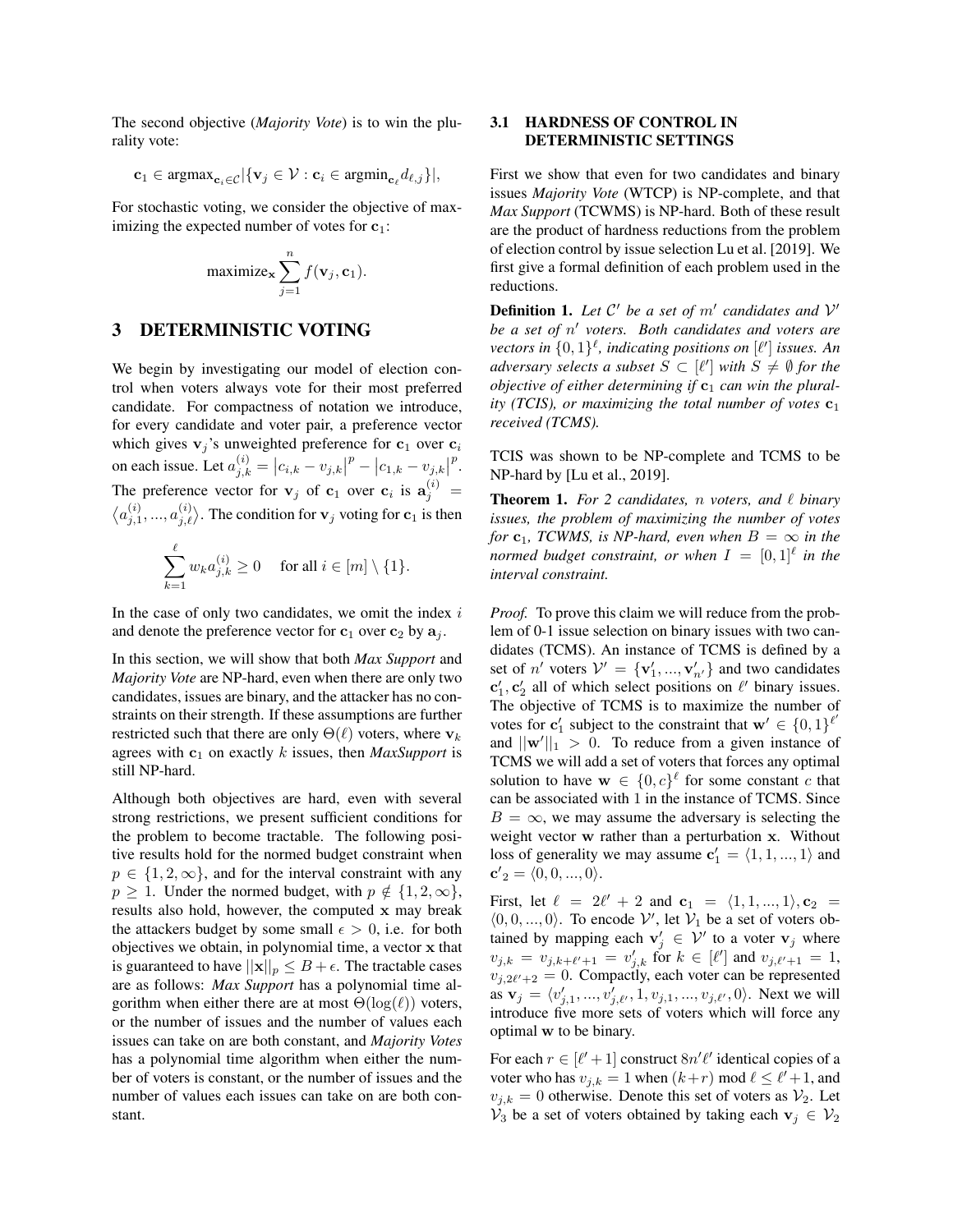and flipping their opinion, i.e. for each  $v_{j_1} \in V_2$  add  $v_{j_2}$ to  $\mathcal{V}_3$  where  $v_{j_2,k} = 1 - v_{j_1,k}$  for all  $k \in [\ell]$ . Note that  $|\mathcal{V}_2| = |\mathcal{V}_3| = 8n'\ell'(\ell'+1).$ 

Now let  $V_4$  be the set of  $4n'\ell'$  voters such that each  $\mathbf{v}_j \in$  $V_4$  has  $v_{j,\ell'+1} = v_{j,2\ell'+2} = 1$  and  $v_{j,k} = 0$  for all other k.

For each  $r \in [\ell']$  we create  $2n'$  voters of the form  $v_{j,r} =$  $v_{j,r+\ell'+1} = 1$ , and for each  $k \neq r$ ,  $v_{j,k} = 1$ ,  $v_{j,k+\ell+1} =$ 0. Call this set of  $2n'\ell'$  voter  $\mathcal{V}_5$ . Lastly, for each  $r \in [\ell']$ create  $2n'$  voters with  $v_{j,k} = 1$ ,  $v_{j,k+\ell'+1} = 0$  for  $k \neq$  $r, l+1$ , and  $v_{j,r} = v_{j,r+\ell+1} = 1$ ,  $v_{j,\ell'+1} = v_{j,2\ell'+2} = 0$ . Call this set of  $2n'\ell'$  voters  $\mathcal{V}_6$ . Let  $\mathcal{V} = \mathcal{V}_1 \cup \mathcal{V}_2 \cup \mathcal{V}_3 \cup \ell_4$  $\mathcal{V}_4 \cup \mathcal{V}_5 \cup \mathcal{V}_6$ .

Note that all voters outside of  $\mathcal{V}_1$  have at least  $2n'$  copies of themselves. Therefore no optimal solution will have a voter  $v_{i_1} \in V_1$  vote for  $c_1$  if doing so meant losing any voter  $\mathbf{v}_{i_2} \notin \mathcal{V}_1$ . As a result we will first examine criteria of optimal solutions over  $\mathcal{V}_1^c$ .

Note that the preference vector of  $v_j$  has  $a_{j,k} = 1$  if  $v_{j,k} = c_{1,k}$  and  $a_{j,k} = -1$  if  $v_{j,k} = c_{2,k}$ .

Consider the voters in  $\mathcal{V}_2$ , each of which was created according to some  $r \in [\ell' + 1]$ . For each  $v_j \in V_2$ , we have that

$$
\langle \mathbf{a}_j, \mathbf{w} \rangle \geq 0 \iff \sum_{k_1 \in I_r} w_{k_1} - \sum_{k_2 \in [\ell] \backslash I_r} w_{k_2} \geq 0
$$

where  $I_r = \{k \in [\ell] : (k+r) \text{ mod } \ell \leq \ell'+1\}$ . Similarly, for each voter  $v_j \in V_3$  we have

$$
\langle \mathbf{a}_j, \mathbf{w} \rangle \geq 0 \iff \sum_{k_1 \in I_r} w_{k_1} - \sum_{k_2 \in [\ell] \backslash I_r} w_{k_2} \leq 0
$$

Therefore, all  $16n'(\ell'+1)$  voters can be made to vote for  $c_1$  if

$$
\sum_{k_1 \in I_r} w_{k_1} = \sum_{k_2 \in [\ell] \backslash I_r} w_{k_2} \quad \forall r \in [\ell'+1]
$$

The above system of linear equations has a unique solution, namely  $w_k = w_{k+\ell'+1}$  for all k. For any  $\mathbf{v}_j \in$  $\mathcal{V}_2 \cup \mathcal{V}_3$ , there are strictly more copies of  $\mathbf{v}_j$  than there are total voters in all other voter sets combined. Therefore any optimal solution must have all voters in  $\mathcal{V}_2 \cup \mathcal{V}_3$ voting for  $c_1$ . As a result we will work under the assumption that  $w_k = w_{k+\ell'+1}$  for all k.

All voters in  $\mathcal{V}_4$  are of the form  $v_{j,r} = v_{j,r+\ell'+1} = 0$ for some  $r \in [\ell'], v_{j,\ell'+1} = v_{j,2\ell'+1} = 1$ , and  $v_{j,k} =$  $1, v_{j,k+\ell'+1} = 0$  for all  $k \neq r, \ell' + 1$ . If  $\mathcal{V}_4$  is made to vote for  $c_1$  then

$$
w_{\ell'+1} + w_{2\ell'+1} \ge \max_{k} \{ w_k + w_{k+\ell'+1} : k \in [\ell'] \},
$$

which would immediately imply that

$$
0 < w_{\ell'+1} = w_{2\ell'+2} \ge \max_{k} \{ w_k : k \in [\ell'] \}. \tag{1}
$$

Since there are more copies of each voter in  $\mathcal{V}_4$  than there are total remaining voters and since every voter in  $\mathcal{V}_2 \cup$  $\mathcal{V}_3 \cup \mathcal{V}_4$  can be made to vote for  $c_1$ , no optimal solution would have any of these voters vote for  $c_2$ , and Equation 1 holds.

Finally, consider the voters in  $\mathcal{V}_5$  and  $\mathcal{V}_6$ . Each voter in  $\mathcal{V}_5$  is of the form  $v_{j,r} = v_{j,r+\ell'+1} = 0$  for some  $r \in [\ell'],$  $v_{j,k} = 1$ ,  $v_{j,k+\ell'+1} = 0$  for all  $k \neq r$ . Each voter in  $\mathcal{V}_6$  is of the form  $v_{j,r} = v_{j,r+\ell'+1} = 1$  for some  $r \in$  $[\ell'], v_{j,\ell'+1} = v_{j,2\ell'+2} = 0$ , and  $v_{j,k} = 1, v_{j,k+\ell'+1} =$ 0 for all  $k \neq r, \ell' + 1$ . Note that for each r there are  $2n'$  copies of the corresponding voter in  $\mathcal{V}_5$  and of the corresponding voter in  $V_6$ , and that for each r either the set of voters in  $\mathcal{V}_5$  vote for  $c_1$  or the voters in  $\mathcal{V}_6$  vote for  $c_1$ . To see this, fix any r and consider the voters in either set. If the voter from  $\mathcal{V}_5$  votes for  $c_1$  then it must be the case that

$$
\sum_{k \neq \ell'+1, 2\ell'+2} w_k a_{j,k} \ge w_{\ell'+1} + w_{2\ell'+2}
$$
  

$$
\iff w_r = w_{r+\ell'+1} = w_{\ell'+1} = w_{2\ell'+2}.
$$

Alternatively, if the voter is in  $V_6$ , then

$$
-w_r + w_{r+\ell'+1} + \sum_{k \neq r} w_k - w_{k+\ell'+1} \geq 0
$$
  

$$
\iff -w_r - w_{r+\ell'+1} \geq 0.
$$

Both of the constraints cannot hold since  $w_{\ell'+1} = 0$ would imply that  $\max_k \{w_k, k \in [\ell]\} = 0$  and  $\sum_k^{\ell} w_k =$ 0. Again, there are  $2n'$  copies of each voter in  $\mathcal{V}_5, \mathcal{V}_6$ and there remain only  $n'$  voters left, so it must be the case that any optimal solution gains either the voter in  $V_5$  or in  $V_6$  for each r. Therefore, any optimal solution must have  $w_k \in \{0, w_{\ell'+1}\}$  with  $w_{\ell'+1} > 0$ .

Thus, as the only voters left to sway are those in  $\mathcal{V}_1$ , which corresponds to  $V$ , it must be the case that there is a maximum of  $8\ell'^2 n' + 13\ell' n' + \alpha$  voters if and only if an optimal solution in the given instance of TCMS attains  $\alpha$  voters.  $\Box$ 

When there are only two candidates, the problem of winning the plurality vote becomes a special case of maximizing the number of votes for  $c_1$ . The proof of Theorem 1 can be easily extended to the problem of winning the plurality, by adding a set of voters who agree with  $c_2$  on all issues, such that this set "cancels out" any votes for  $c_1$  from the constructed voters. These new voters can clearly not be won over by any nonzero weight vector. This yields the following theorem.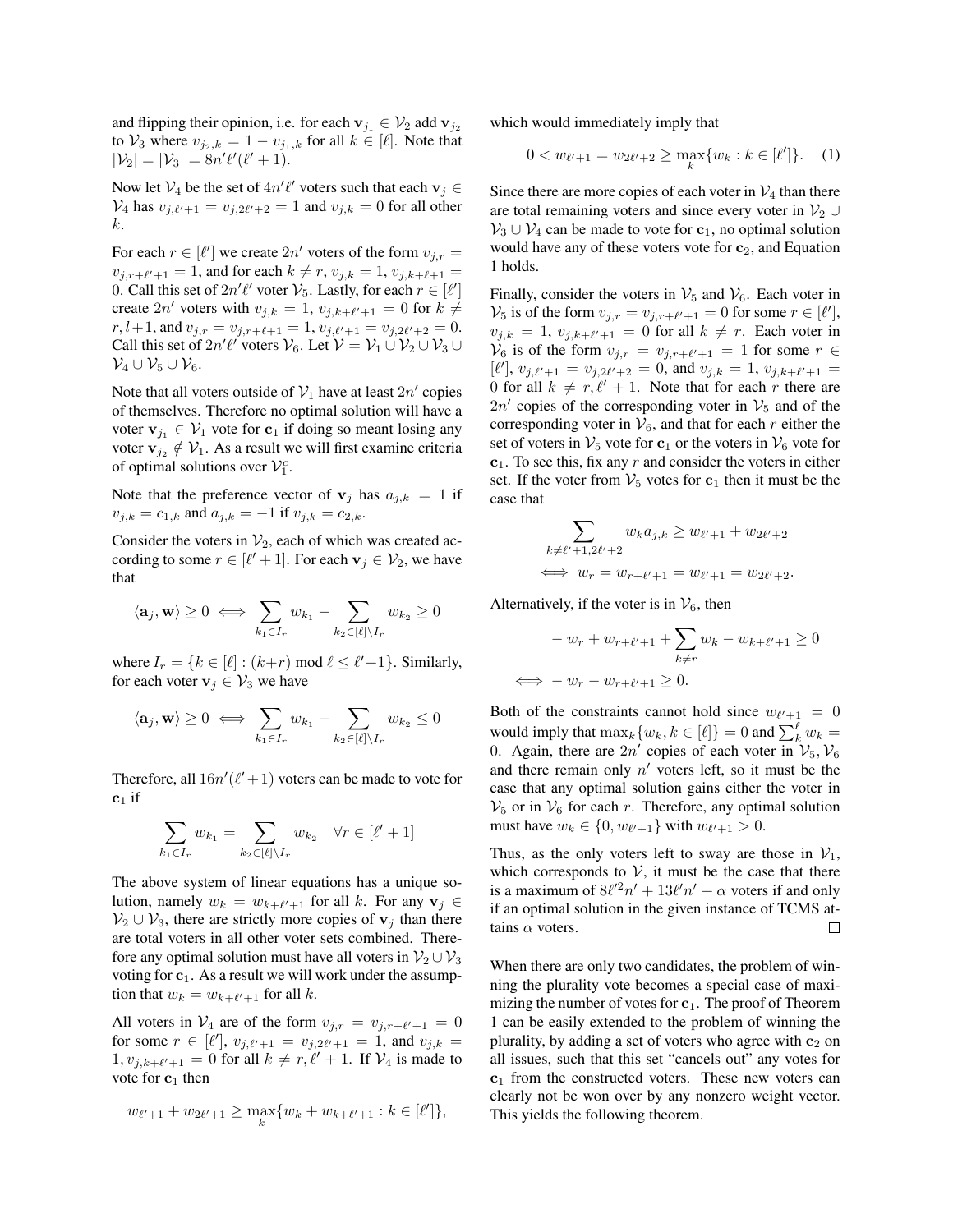**Theorem 2.** For 2 or more candidates, n voters, and  $\ell$ *binary issues, the problem of determining if*  $c_1$  *can win the plurality, TCWP, is NP-complete, even when*  $B = \infty$ in the normed budget constraint or when  $I = [0,1]^{\ell}$  in *the interval constraint..*

Next, we proceed to considerably strengthen the hardness result in Theorem 1. When there are only two candidates and issues are binary, a partial order can be induced on voters by the number of issues they agree with  $c_1$  on. That is, the set of voters can be partitioned into  $\ell$ tiers  $S_r = \{ \mathbf{v}_j \in \mathcal{V} : \sum_{k=1}^{\ell} a_{j,k} = 2r - \ell \},\$  where  $S_r$  is the set of voters who agree with  $c_1$  on exactly r issues. We now show that even if for all  $r \in [\ell]$  there are only a constant number of voters who agree with  $c_1$  on exactly r issues, maximizing the number of votes for  $c_1$  is still NP-hard.

**Theorem 3.** Suppose there are only two candidates,  $\ell$ *binary issues, and*  $\Theta(\ell)$  *voters. Suppose further that for*  $\text{each } r \in [\ell] \, \big| \{ \mathbf{v}_j \in \mathcal{V} : \sum_{k=1}^{\ell} a_{j,k} = 2r - \ell \} \big| \in \Theta(1).$ *Then maximizing the number of voters for*  $c_1$  *is NP-hard, even when*  $B = \infty$  *in the normed budget constraint, or* when  $I = [0, 1]^\ell$  in the interval constraint.

*Proof.* To prove this claim, we will reduce from TCWMS, which was shown to be NP-hard in Theorem 1. An instance of TCWMS is defined by two candidates  ${\bf c}'_1, {\bf c}'_2$ , a voter set  ${\cal V}'$ , and a set of  $\ell'$  issues taking on values 0, 1.

In the constructed instance of our problem let  $\ell =$  $n'^2 \ell'^2$  and assume w.l.o.g. that  $\mathbf{c}_1 = \langle 1, 1, ..., 1 \rangle$ ,  $\mathbf{c}_2 =$  $(0, 0, \ldots, 0)$ . We will construct a set of voters V that encodes the voters in  $V'$  such that the election only depends on issues  $[\ell']$ . To do this, first decompose the set of voters into disjoint sets  $V' = S_1 \cup S_2 \cup ... \cup S_{\ell'}$ , such that  $S_r = \{ \mathbf{v}' \in \mathcal{V} : \sum_{k'=1}^{\ell'} a'_{k'} = 2r - \ell' \}.$  Starting at  $r = 1$ , iterate through each  $\mathbf{v}'_j \in S_r$  and create a voter  $\mathbf{v}_j$  such that  $v_{j,k} = v'_{j,k}$  for all  $k \in [\ell'], v_{j,k+\ell'} = 1$  for all  $k \in \left[\frac{j^2+j}{2} : \frac{j^2+3j}{2}\right]$  and  $v_{j,k+\ell'} = 0$  otherwise. Under this construction, for any index  $s \in [\ell' + 1 : n'^2 \ell'^2],$ there is only a single j for which  $v_{j,s} = 1$ . That is, each voter has either  $\sum_s w_s$  or  $-\sum_s w_s$ , for  $s \in [\ell' + \frac{j^2+j}{2} :$  $\ell' + \frac{j^2+3j}{2}$ , as terms in  $\langle \mathbf{w}, \mathbf{a}_j \rangle$ . Therefore, each of these index sets  $[\ell' + \frac{j^2+j}{2} : \ell' + \frac{j^2+3j}{2}]$  can be associated with a single index, say  $j^*$ , where for all  $j \neq j^*$ ,  $\mathbf{a}_{j,j^*} = -1$ and  $\mathbf{a}_{j^*,j^*} = 1$ . Under this simplified version of indices, we see that for  $v_j$ , and for  $k \in [n']$  that the contribution from all  $k^*$  issues, to the voters preference sum is,  $-w_1$ \*  $-w_j$ \* $-1+w_j$ \*  $-w_j$ \* $-1$  $\cdots$  $-w_n$ ′\*. If we take any three of these sums as linear inequalities for voters  $\mathbf{v}_{j_1}, \mathbf{v}_{j_2}, \mathbf{v}_{j_3}$ , we get

$$
-w_{1^*} - \ldots - w_{j_1^* - 1} + w_{j_1^*} - w_{j_1^* - 1} - \ldots - w_{n'^*} \ge 0
$$

$$
-w_{1^*} - \dots - w_{j_2^* - 1} + w_{j_2^*} - w_{j_2^* - 1} - \dots - w_{n'}^* \ge 0
$$
  

$$
-w_{1^*} - \dots - w_{j_3^* - 1} + w_{j_3^*} - w_{j_3^* - 1} - \dots - w_{n'}^* \ge 0
$$

Since each  $0 \leq w_{k^*} \leq 1$ , the only satisfying assignment to these three inequalities is  $w_{k^*} = 0$  for all  $k^*$ . Therefore the objectives of both problems align and this restricted version of WTCMS is NP-hard. П

#### 3.2 TRACTABLE SPECIAL CASES

We now return to the setting when there are  $m$  candidates, n voters, and issues are real-valued. Although both *Max Support* and *Majority Vote* are NP-hard even with several strong restrictions, we now show sufficient conditions for either objective to be computed efficiently, as well as algorithms to do so.

Under the normed budget constraint when  $p \in \mathbb{C}$  $\{1, 2, \infty\}$ , or under the interval constraint when  $p \geq 1$ , if the number of voters is  $\Theta(\log(\ell))$ , or the number of issues is constant and issue values are from a set of constant size, then *Max Support* can be computed in polynomial time. For the normed budget constraint with  $p \notin \{1, 2, \infty\}$ , if the maximum number of votes for  $c_1$ is  $\alpha$  when  $||\mathbf{x}||_p \leq B$ , then for  $\epsilon > 0$  a perturbation  $\mathbf{x}'$  where  $\|\mathbf{x}'\|_p \leq B + \epsilon$  and  $\mathbf{c}_1$  obtains  $\alpha' \geq \alpha$  votes, can be found in polynomial time with respect to the input size and  $\log\left(\frac{1}{\epsilon}\right)$ . Moreover, as  $\epsilon \to 0$ ,  $\alpha'$  asymptotically approaches  $\alpha$ .

Under similar assumptions on the number of voters or issues, the objective of *Majority Vote* can be computed in polynomial time for the normed budget constraint with  $p \in \{1, 2, \infty\}$ , or for the interval constraint with  $p \ge 1$ . In the case of  $p \notin \{1, 2, \infty\}$ , suppose that  $\mathbf{x}^* =$  $\argmax_{\mathbf{x}} \{ ||\mathbf{x}||_p : \mathbf{c}_1 \text{ wins the election} \}, \text{assuming } \mathbf{c}_1 \text{ can}$ be made to win the election. For  $\epsilon > 0$  a perturbation  $x'$ with  $c_1$  winning the election and  $||x'||_p - ||x^*|| \leq \epsilon$ , can be found in polynomial time with respect to the problem size and  $\log\left(\frac{1}{\epsilon}\right)$ . This  $\mathbf{x}'$  might break the attacker's budget by at most  $\epsilon$ . If  $||\mathbf{x}'||_p \leq B$  then, simply taking  $x = x'$  wins the election within the budget constraint. However, in the case when  $B < ||\mathbf{x}'||_p \leq B + \epsilon$ , it will be unknown whether there exists a x with  $||\mathbf{x}||_p \leq B$ such that  $c_1$  wins the election. If the attacker is allowed to break their budget by  $\epsilon$ , i.e.  $||\mathbf{x}||_p \leq B + \epsilon$  then taking  $\mathbf{x} = \mathbf{x}'$  wins  $\mathbf{c}_1$  the election. Further, as  $\epsilon \to 0$ ,  $\mathbf{x}'$ asymptotically approaches  $x^*$ .

The existence of polynomial time algorithms for these two objectives is particularly interesting, given that the problem was NP-hard in the case of control by issue selection *even for a single voter* [Lu et al., 2019].

In both cases we use Algorithm 1, where *unanimityprogram*, refers to an optimization program in which all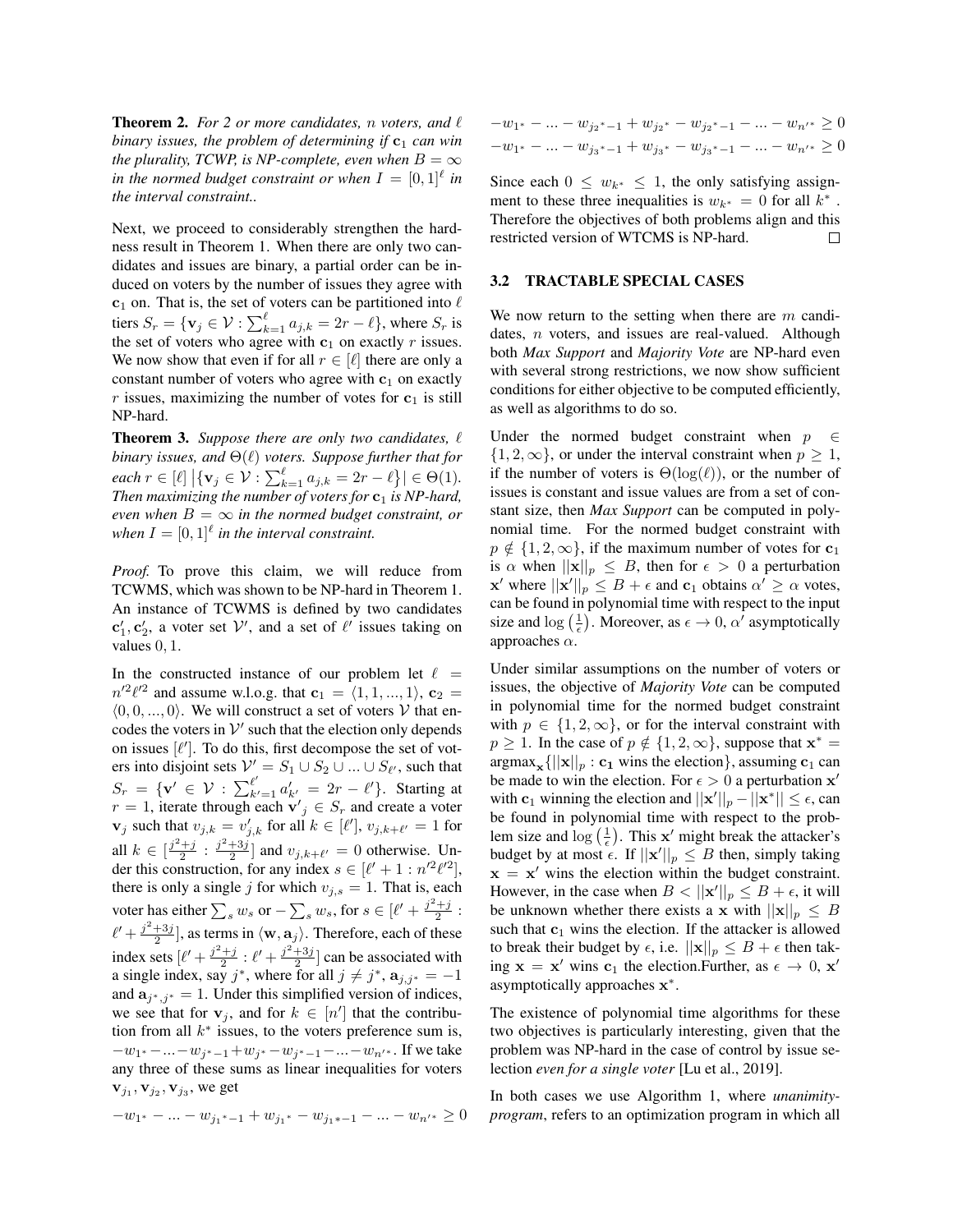voters in the given demographic,  $D \subset V$ , are made to unanimously vote for a given candidate. Recall that for

**Algorithm 1:** Maximizing votes for  $c_1$ Result: weight vector achieving the most voters for  $D\in 2^\mathcal{V}$  do Solve unanimity-program over  $D$ ; if *unanimity-program feasible and is within budget restriction* then Store  $|D|$  and  $w_D$ ; end end **return** argmax  $\{|D| : \mathbf{w}_D\}$ 

a given candidate–voter pair  $\mathbf{c}_i, \mathbf{v}_j$ , the vector  $\mathbf{a}_j^{(i)}$  gives  $\mathbf{v}_j$ 's per-issue preference for  $\mathbf{c}_1$  over  $\mathbf{c}_i$ .

Under the normed budget constraint, the unanimity program for a demographic,  $D \subset V$ , is given by

$$
\begin{aligned}\n\text{minimize}_{\mathbf{x}} ||\mathbf{x}||_p\\ \n\text{s.t. } ||\mathbf{x} + \mathbf{w}||_1 &= 1\\ \n0 \le w_k + x_k &\le 1 \quad \forall k \in [\ell] \\
\langle \mathbf{w} + \mathbf{x}, \mathbf{a}_j^{(i)} \rangle &\ge 0 \quad \forall i \in [m], \forall \, \mathbf{v}_j \in D \\
\text{(2)}\n\end{aligned}
$$

and under the interval constraint, the unanimity program is given by the following linear feasibility problem:

$$
||\mathbf{x} + \mathbf{w}||_1 = 1
$$
  
\n
$$
0 \le w_k + x_k \le 1 \quad \forall k \in [\ell]
$$
  
\n
$$
w_k + x_k \in I_k \quad \forall k \in [\ell]
$$
  
\n
$$
\langle \mathbf{w} + \mathbf{x}, \mathbf{a}_j^{(i)} \rangle \ge 0 \quad \forall i \in [m], \forall \mathbf{v}_j \in D
$$
\n(3)

**Theorem 4.** Suppose there are  $m$  candidates,  $\ell$  real*valued issues, and*  $n \in \Theta(\log(\ell))$  *voters and the attacker is restricted by*  $||\mathbf{x}||_p \leq B$ *, where*  $p \in \{1, 2, \infty\}$ *. Then Algorithm 1 computes* Max Support *for*  $c_1$ *, in polynomial time.*

*Proof.* Since  $|\mathcal{V}| = n \in \Theta(\log(\ell)), |2^{\mathcal{V}}| = |2^{\Theta(\log(\ell))}| \in$  $\Theta(\ell)$ . Each subset of voters  $D \in 2^{\mathcal{V}}$  is referred to as a demographic. For any  $D \in 2^{\mathcal{V}}$ , determining if all voters in  $D$  can be made to unanimously vote for  $c_1$  can be computed by solving Program 2. We minimize over  $||\mathbf{x}||_p$  in order to determine if the minimum change to w, such that all of D votes for  $c_1$ , is larger than B. That is, demographics that cannot be made to vote for  $c_1$  come in two forms: those where the constraint set is infeasible, and those where the value of the optimal solution is greater than the budget  $B$ . By selecting the largest viable demographic, the maximum votes for  $c_1$  can be found. For  $p \in \{1, 2, \infty\}$  Program 2 can be solved in polynomial time. When  $p = 1, \infty$  the program reduces to a

liner program, and when  $p = 2$  the program reduces to a positive definite quadratic program, all of which have polynomial time algorithms.  $\Box$ 

**Theorem 5.** Suppose there are  $m$  candidates,  $\ell$  real*valued issues, and*  $n \in \Theta(\log(\ell))$  *voters, and the attacker is restricted by*  $||\mathbf{x}||_p \leq B$ *, where*  $p \notin \{1, 2, \infty\}.$ \* =  $argmin_{\mathbf{x}} \{||\mathbf{x}||_p :$  $c_1$  *has maximum votes and*  $||\mathbf{x}||_p \leq B$ *. Then for any*  $\epsilon > 0$  a perturbation, **x'**, can be computed in polyno*mial time with respect to the problem size and*  $\log\left(\frac{1}{\epsilon}\right)$ , *that obtains at least as many votes as*  $x^*$  *and*  $||x'||_p ||\mathbf{x}^*||_p \leq \epsilon.$ 

*Proof.* Similarly to Theorem 4, Program 2 can be solved for each demographic. In contrast to Theorem 4, when  $p \notin \{1, 2, \infty\}$  we are solving a general convex program, and thus polynomial time solutions will be off by at most a factor of  $\epsilon$ . For a given demographic, D, suppose the optimal solution to Program 2 is  $\mathbf{x}_D^*$ . Then for  $\epsilon > 0$  we can obtain a solution  $\mathbf{x}'_D$  such that  $\overline{||\mathbf{x}'_D||_p} \le ||\mathbf{x}^*_D|| + \epsilon$ . As before, demographics that cannot be made to unanimously vote for  $c_1$  come in two forms: demographics in which the constraints of the Program 2 are infeasible, and demographics for which the optimal  $x_D^*$  has  $||\mathbf{x}_{D}^{*}||_{p} > B$ . We need not consider demographics of the first type, since the  $\epsilon$  approximation of the convex program will not return a vector if the constraint set is infeasible. Via the same strategy as Theorem 4, we solve each program and take the largest demographic that can be made to unanimously vote for  $c_1$ . The key difference in this case, is that we may be selecting a demographic  $D'$  that has more voters than than the optimal solution, and requires budget  $B + \epsilon$  to obtain. Thus, if  $x^*$  is the smallest vector, with  $||\mathbf{x}^*|| \leq B$ , that obtains the maximum votes for  $\mathbf{c}_1$ , then  $||\mathbf{x}^*|| \le ||\mathbf{x}'|| \le B + \epsilon$ .  $\Box$ 

**Theorem 6.** Suppose there are  $m$  candidates,  $\ell$  real*valued issues, and*  $n \in \Theta(\log(\ell))$  *voters and the attacker has the interval constraint for some interval*  $I \subset [0,1]^{\ell}$ . *Then Algorithm 1 computes* Max Support *for*  $c_1$ *, in polynomial time.*

*Proof.* Each *unanimity program* is now given by Program 3, which is simply a feasibility LP. Therefore determining if a particular demographic can be made to vote for  $c_1$  can be done in polynomial time. As stated in 4, there are  $\theta(\ell)$  demographics that need to be checked and thus the maximum number of votes for  $c_1$  can be computed in polynomial time.  $\Box$ 

Theorem 7. *Suppose there are* m *candidates,* n *voters, and*  $\ell \in \Theta(1)$  *issues, each of which take on values from a set of constant size. Then Algorithm 1 computes* Max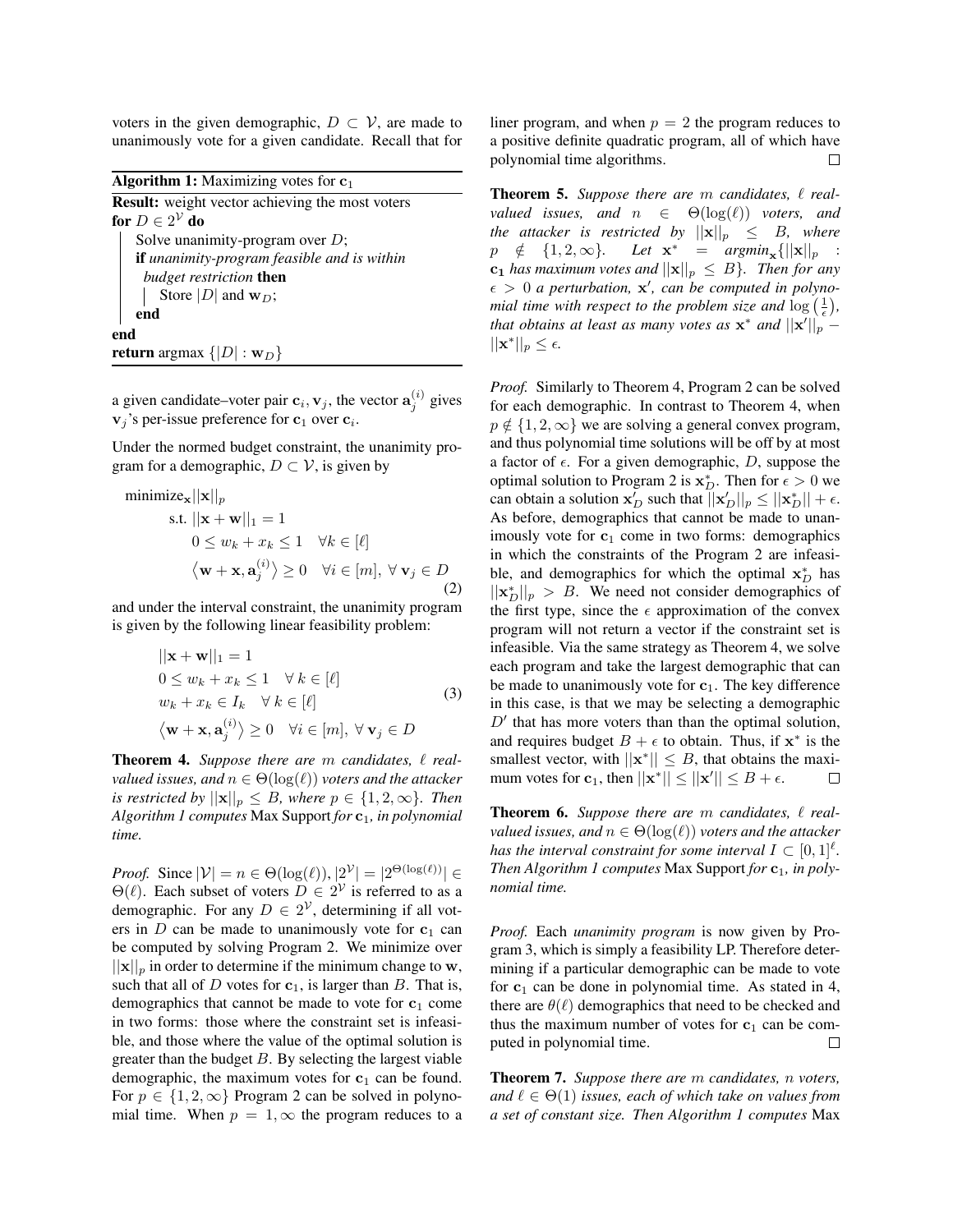Support *for* c<sup>1</sup> *in polynomial time, for the normed budget restriction when*  $p \in \{1, 2, \infty\}$ *.* 

*Proof.* Since  $\ell \in \Theta(1)$  and positions are selected from a set of constant size, say r, then only  $r^{\ell}$  distinct voters can exist. So, there may be  $n$  voters, but at most  $\Theta(1)$  of them that need to be investigated. Let  $\mathcal{V}' \subset \mathcal{V}$ be the set of all unique voters in  $\mathcal{V}$ . For each  $\mathbf{v} \in \mathcal{V}'$ we also keep track of the number of times v appears in V. So,  $|2^{V'}| \in \Theta(1)$  and there are only a constant number of programs to solve, the only difference being that we now choose the feasible demographic representing the maximum number of voters in  $\mathcal{V}$ , rather than  $\mathcal{V}'$ . As stated before, each program can be efficiently solved when  $p \in \{1, 2, \infty\}$ .

Theorem 8. *Suppose there are* m *candidates,* n *voters,*  $\ell \in \Theta(1)$  *issues, each of which take on values from a set of constant size, and the attacker is restricted by*  $||\mathbf{x}||_p \leq$ B, where  $p \notin \{1, 2, \infty\}$ . Let  $\mathbf{x}^* = \text{argmin}_{\mathbf{x}} \{||\mathbf{x}||_p :$  $c_1$  *has maximum votes and*  $||\mathbf{x}||_p \leq B$ *. Then for any*  $\epsilon > 0$  a perturbation, **x'**, can be computed in polyno*mial time with respect to the problem size and*  $\log\left(\frac{1}{\epsilon}\right)$ , *that obtains at least as many votes as*  $x^*$  *and*  $||x'||_p ||\mathbf{x}^*||_p \leq \epsilon.$ 

*Proof.* We again use the idea in the proof of Theorem 7 by keeping tack of the unique voters. Once we have the set of unique voters, the proof is identical to that of Theorem 4.  $\Box$ 

Theorem 9. *Suppose there are* m *candidates,* n *voters, and*  $\ell \in \Theta(1)$  *issues, each of which take on values from a set of constant size. Then Algorithm 1 computes* Max Support for  $c_1$  *in polynomial time, under the interval constraint for given intervals*  $I \subset [0,1]^{\ell}$ *.* 

*Proof.* After constructing the set of unique voters, we solve a constant number of linear programs and take the vector yielding the largest number of votes for  $c_1$ . □

Theorem 10. *Suppose that there are* m *candidates and either*  $n \in \Theta(1)$ *, or*  $\ell \in \Theta(1)$  *where each issue takes on values from a set of constant size. Then under the budgeted constraint for*  $p \in \{1, 2, \infty\}$ , Majority Vote *can be computed in polynomial time.*

*Proof.* In this setting the number of unique partitions of  $V$  is constant. Thus, if there are m candidates, there are  $m^{\Theta(1)}$  unique ways in which each partition can be assigned to a candidate. This assignment of disjoint demographics to candidates is equivalent to that particular demographic being made to vote for that candidate. Each pairing, for a given partition  $P$ , can be given by a set  $A = \{ (\mathbf{v}_{j_p}, \mathbf{c}_{i_p}), p \in P \}$ . To check if there exists

a weight vector such that the given pairing is attainable, one need only solve Program 2, with the additional set of linear constraints that  $\langle \mathbf{w}+\mathbf{x}, \mathbf{a}^{(i_p,i)}_{i_p}\rangle$  $\langle \frac{\mu_p, \nu}{\mu_j} \rangle \geq 0$  for all  $j \in [n],$  $i \in [m]$ , and for all  $(\mathbf{v}_{j_p}, \mathbf{c}_{i_p}) \in A$ , where  $\mathbf{a}_{j_p}^{(i_p, i)}$  $j_p^{(i_p,i)}$  is the preference vector of  $v_j$  for  $c_{i_p}$  over  $c_i$ . There are only  $m^{\Theta(1)}$  programs to solve, each of which takes polynomial time.

Theorem 11. *Suppose that there are* m *candidates and either*  $n \in \Theta(1)$ *, or*  $\ell \in \Theta(1)$  *where each issue takes on values from a set of constant size. Suppose further that the attacker is restricted by*  $||\mathbf{x}||_p \leq B$ ,  $where \np \notin \{1, 2, \infty\}$ . Let  $\mathbf{x}^* = argmin_{\mathbf{x}} \{||\mathbf{x}||_p : p \neq 0\}$  $c_1$  *wins and*  $||\mathbf{x}||_p \leq B$ *. Then for any*  $\epsilon > 0$  *a per*turbation, x', can be computed in polynomial time with *respect to the problem size and*  $\log\left(\frac{1}{\epsilon}\right)$ *, that*  $\mathbf{c}_1$  *wins the election and*  $||\mathbf{x}'||_p - ||\mathbf{x}^*||_p \le \epsilon$ .

*Proof.* As in the proof of Theorem 10, the feasibility of each assignment of voters to candidates can be formulated a convex program. An assignment of voters to candidates is valid if the program is feasible and if the optimal solution has value at most B. For  $p \notin \mathcal{L}$  $\{1, 2, \infty\}$  these programs cannot be solved exactly in polynomial time, but for any  $\epsilon > 0$  where  $\frac{1}{\epsilon}$  is polynomial with respect to the problem size, a solution  $x'$ , with  $||\mathbf{x}'|| - ||\mathbf{x}^*||_p \leq \epsilon$ , can be computed efficiently. Thus, we obtain solutions for x' for each program and take the one with the smallest one under the  $l_p$  norm such that  $c_1$ wins the election.  $\Box$ 

Theorem 12. *Suppose that there are* m *candidates and either*  $n \in \Theta(1)$ *, or*  $\ell \in \Theta(1)$  *where each issue takes on values from a set of constant size. Then under the interval constraint, for*  $I \subset [0,1]^{\ell}$ , Majority Vote *can be computed in polynomial time.*

*Proof.* Under the interval constraint each possible assignment of voters to candidates can be formulated as a linear program. As shown in the proof of Theorem 10 there are only a constant number of such assignments and thus we need only solve a constant number of linear programs and then choose the assignment of voters to candidates such that  $c_1$  wins the election.  $\Box$ 

### 4 STOCHASTIC VOTING

Another common model for candidate selection is that of stochastic voting, where votes are cast via a distribution over candidates Schofield et al. [1998]. More precisely, let  $f$  be a function that maps weighted distance between a voter  $v_j$  and a candidate  $c_i$  to a probability of the voter voting for this candidate. Next, we show that election control in this setting for general  $f$  is NP-hard even when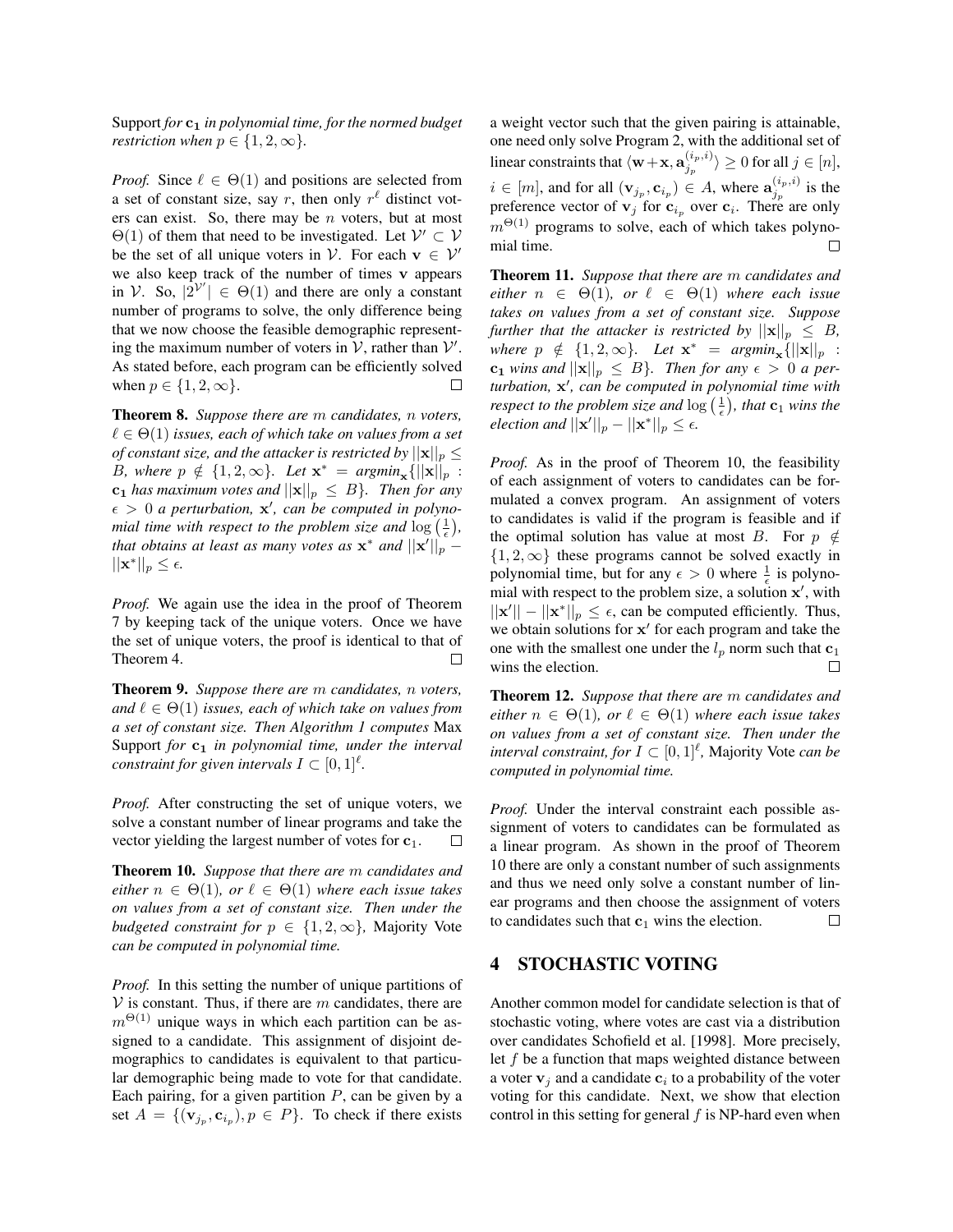we only have 2 candidates. For this, suppose that  $f$  belongs to a general class of *sigmoidal* functions Udell and Boyd [2013], of which the logistic function is a wellknown member.

**Definition 2.** *A function*  $f : [l, u] \rightarrow \mathbb{R}$  *is said to be* sigmoidal *if it is Lipshitz continuous and one of the following is true:* f *is convex,* f *is concave, or there exists*  $z \in [l, u]$  *such that* f *is concave on*  $[l, z]$  *and convex on*  $|z, u|$ .

We now show the hardness of maximizing the expected number of votes for  $c_1$  even in the two-candidate case.

Theorem 13. *Suppose there are* 2 *or more candidates,* n *voters and*  $\ell$  *issues, where votes are cast via a sigmoidal function. Then maximizing the expected number of votes for*  $\mathbf{c}_1$  *is NP-hard, even when*  $B = \infty$ *, or*  $I = [0, 1]^l$ *.* 

*Proof.* We reduce from the known NP-hard problem Max-2SAT. An instance of Max-2SAT can be defined by a set of  $\ell$  Boolean variables  $B = \{b_1, ..., b_{\ell}\}\$ and a set of *n* clauses  $\Phi = \{(x_{1,1} \vee x_{1,2}), ..., (x_{n,1} \vee x_{n,2})\}$  where each  $x_k \in \{\neg b_k, b_k\}$ . Let the number of issues be  $\ell + 1$ , let  $c_1 = \langle 1, 1, ..., 1 \rangle$  and let  $c_2 = \langle 0, 0, ..., 0 \rangle$ . Define  $\beta_1, \beta_2 \in \Theta(n)$ . Create  $4\ell^2 n^2(\beta_1 + \beta_2)$  voters of the form  $v_{j,k} = 0$  for all  $k \in [\ell]$  and  $v_{j,\ell+1} = 1$ . For each Boolean variable,  $b_r \in B$  create  $n^2 \hat{\beta}_1$  voters of the form  $v_{j,k} = 0.5$  if  $k \notin \{r, \ell + 1\}$ ,  $v_{j,r} = 1$ , and  $v_{j,\ell+1} = 0$ . Additionally, for each  $b_r$ , create  $n^2\beta_2$  voters of the form  $v_{j,k} = 0.5$  for all  $k \neq r$  and  $v_{j,r} = 0$ . Finally, we encode each clause as a voter. Clauses can take on one of the three forms and we map each form to a voter in the following way:

- 1.  $(b_{r_1} \vee b_{r_2})$  yields  $v_{j,r_1} = v_{j,r_2} = 1 v_{j,\ell+1} = 0$ and  $v_{j,k} = 0.5$  for all  $k \neq r_1, r_2, \ell + 1$ .
- 2.  $(\neg b_{r_1} \lor b_{r_2})$  yields  $1 v_{j,r_1} = v_{j,r_2} = 1$  and  $v_{j,k} =$ 0.5 for all  $k \neq r_1, r_2$ .
- 3.  $(\neg b_{r_1} \lor \neg b_{r_2})$  yields  $v_{j,r_1} = v_{j,r_2} = 1, v_{j,\ell+1} = 0$ , and  $v_{j,k} = 0.5$  for all  $k \neq r_1, r_2, \ell + 1$ .

Under this construction, the attacker's objective function can be formulated as

$$
4n^2\ell^2(\beta_1+\beta_2)\theta\big(-\sum_{k=1}^{\ell}w_k+w_{\ell+1}\big)+\sum_{j=1}^{n}\theta\big(\langle \mathbf{w}, \mathbf{a}_j \rangle\big) + \sum_{k=1}^{\ell+1}\bigg(n^2\beta_1\theta\big(-w_k-w_{\ell+1}\big)+n^2\beta_2\theta\big(w_k-w_{\ell+1}\big)\bigg).
$$

To complete the proof, we show that this objective is maximized by values that can be mapped back to binary values that satisfy the maximum number of clauses. Since  $\theta$  defines a probability,  $0 \leq \theta(x) \leq 1$  for any value of x. Suppose  $\theta$  is a sigmoid function defined by some sharpness factor  $\alpha$ . The objective function can be examined by each of its terms, starting with,  $\theta(-\sum_{k=1}^{\ell} w_k +$  $w_{\ell+1}$ ). Since more than  $\frac{3}{4}$  of voters contribute to this term, it must be the case that  $\theta \bigl( -\sum_{k=1}^{\ell} w_k \!+\! w_{\ell+1} \bigr) \ge \frac{3}{4},$ which implies that  $-\sum_{k=1}^{\ell} w_k + w_{\ell+1} \ge 0$  as desired. Further, since  $0 \leq w_k \leq 1$ , it must be the case that  $w_{\ell+1} \geq \frac{3}{4}.$ 

Next consider the term  $\beta_1 \theta \left(-w_k - w_{\ell+1}\right)$  +  $\beta_2 \theta(w_k - w_{\ell+1}) \leq \beta_1 \theta(-w_k - 3/4) + \beta_2 \theta(w_k - 3/4)$ Each of these terms is maximized at one of the extremes,  $w_k = 0$  or  $w_k = 1$ . We can always choose the coefficients  $\beta_1, \beta_2$  so that the value of the sum agrees at  $w_k = 0$  and  $w_k = 1$ . Lastly, we look at the terms that encode the clauses, namely  $\theta(\langle \mathbf{w}, \mathbf{a}_j \rangle)$ . Clearly any satisfying assignment of the clause yields a greater value for this term than any non-satisfying assignment. However, it remains to be shown that oversatisfying any number of clauses does not lead to a greater value of the sum than exactly satisfying any single clause. We will look at clauses of the form  $(b_{r_1} \vee b_{r_2})$ , but symmetric analysis holds for the other two cases. Each of these clauses produces a term  $\theta(w_{r_1} + w_{r_2} - w_{\ell+1})$ . So the marginal gain for over satisfying this clauses is at most  $\theta (1 + 1 - 3/4) - \theta (1 - 3/4) =$  $(1 + e^{-\frac{5\alpha}{4}})^{-1} - (1 + e^{-\frac{\alpha}{4}})^{-1}$ . where  $\alpha$  is the sharpness of the sigmoid function. For the sake of analysis, assume  $\alpha > n$ , although similar techniques work for smaller  $\alpha$ . Then, the gain from exactly satisfying a single clause is  $\theta(1-3/4) - \theta(-3/4) = (1 + e^{-\frac{\alpha}{4}})^{-1} - (1 + e^{\frac{3\alpha}{4}})^{-1}.$ 

Thus, the gain for exactly satisfying a single clause, compared to over satisfying all *n* clauses is  $(1 + e^{-\frac{\alpha}{4}})^{-1}$  –  $(1+e^{\frac{3\alpha}{4}})^{-1} - n((1+e^{-\frac{5\alpha}{4}})^{-1} - (1+e^{-\frac{\alpha}{4}})^{-1})$ . This term is positive for  $n \geq 10$ . Therefore no optimal solution will over satisfy clauses unless all satisfiable clauses have been satisfied. Therefore maximizing the expected number of voters and maximizing the number of satisfied clauses are equivalent. П

#### 4.1 A TRACTABLE SPECIAL CASE

While in general election control is hard even in the stochastic model of voting, we now exhibit a special case which is tractable. Specifically, we show that for  $m$  candidates *n* voters and  $\ell$  real-valued issues, if f is *linear*, the problem of maximizing the expected number of votes for  $c_1$  is in P, under either strength constraint.

Theorem 14. *Suppose that* f *is linear, and there are* m candidates, n voters,  $\ell$  real-valued issues, and the *attacker is restricted by either the normed budget constraint, for any*  $p \geq 1$ *, or the interval constraint. Then*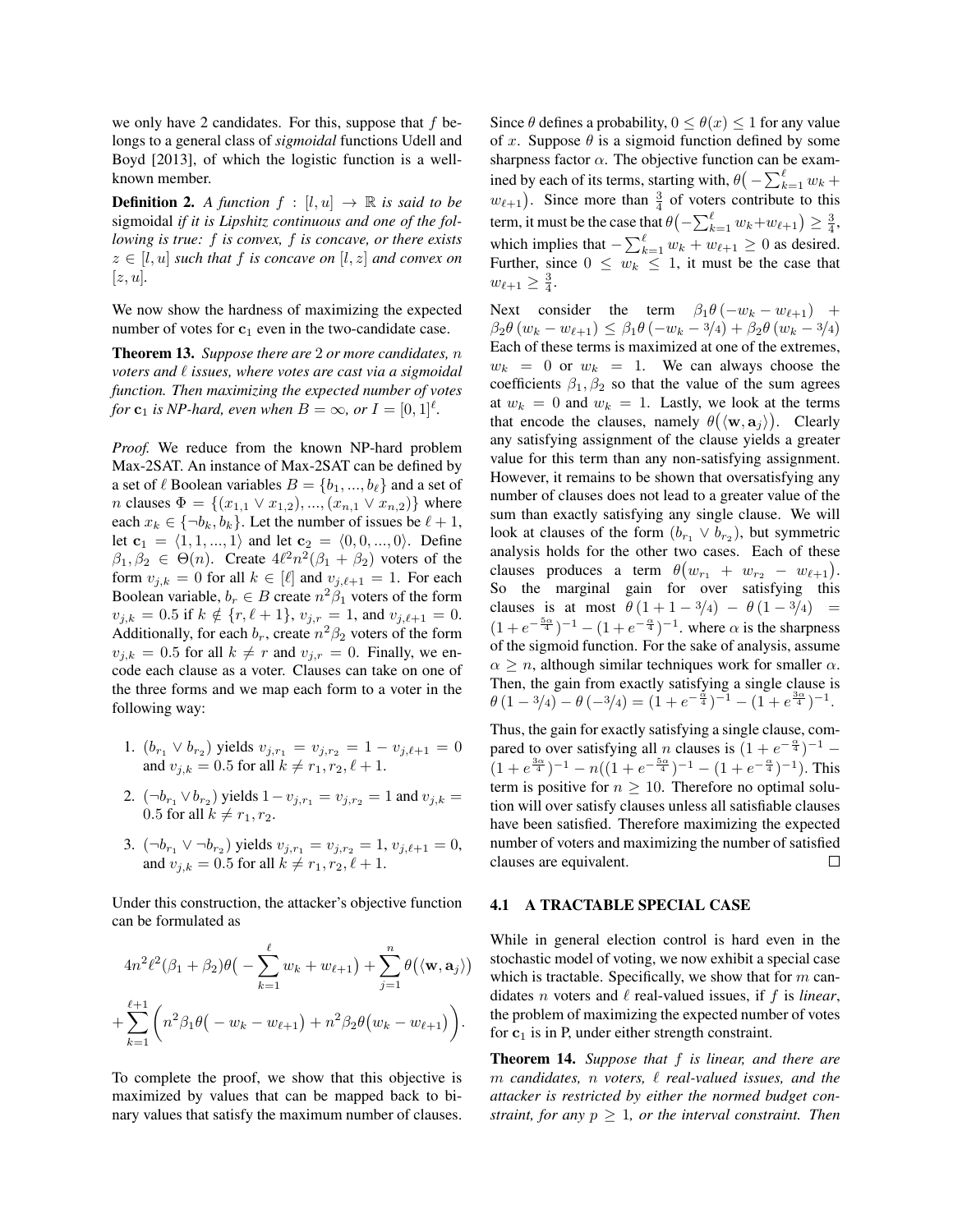*maximizing the expected number of votes for*  $c_1$  *is computable in polynomial time.*

*Proof.* We may more explicitly represent  $f(\mathbf{v}_i, \mathbf{c}_i)$  as  $f(x_1, ..., x_{m-1})$ , where each variable  $x_i$  represents  $\langle \mathbf{w}, \mathbf{a}_j^{(i)} \rangle$ . Suppose that f is linear. Since  $\mathbf{a}_j^{(i)}$  is a constant value, and the dot product is also linear,  $f$  depends linearly on each  $w_k$ . Therefore maximizing the expected number of voters can be formulated as a convex program

$$
\begin{aligned}\n\text{maximize}_{\mathbf{x}} \sum_{j} f\big(\langle \mathbf{w} + \mathbf{x}, \mathbf{a}_{j}^{(2)} \rangle, ..., \langle \mathbf{w} + \mathbf{x}, \mathbf{a}_{j}^{(m)} \rangle\big) \\
\text{s.t. } &||\mathbf{x}||_{p} \leq B \\
0 \leq w_{k} + x_{k} \leq 1 \quad \forall k \in [\ell] \\
||\mathbf{w} + \mathbf{x}||_{1} = 1\n\end{aligned}
$$

In the case of the interval constraint,  $||\mathbf{x}||_p \leq B$  is be replaced by  $\ell$  linear constraints of the form  $w_k + x_k \in I_k$ for intervals  $I_k \subset [0, 1]$ , making the above program a linear program. Therefore, under the interval constraint, the optimal x is computable in polynomial time. However, under the budget constraint the program is not linear, but is still solvable in polynomial time. This can be seen by the fact that the objective function is linear with respect to x and the only non-linear constraint is  $||\mathbf{x}||_p \leq B$ . As a result, we need only figure out the ratio of increase that each  $x_k$  gives to the objective function relative to increase given to  $||\mathbf{x}||_p$ .

Since f linearly depends on inner products (linear functions) we may decompose the objective sum into

$$
\bigg(\sum_{k=1}^{\ell} b_k x_k\bigg) + C
$$

for some constant values  $b_1, \ldots, b_\ell, C$ . The constant C can be ignored for the purposes of maximization. First assume that we do not have the constraints  $0 \leq w_k +$  $x_k \leq 1$  or  $||\mathbf{w} + \mathbf{x}||_1 = 1$ . Then the program reduces to

$$
\text{maximize}_{\mathbf{x}} \sum_{k=1}^{\ell} b_k x_k \quad \text{s.t.} \quad ||\mathbf{x}||_p \le B \tag{4}
$$

The optimal solution to this program must have the property that,  $\left| b_{k_1} x_{k_1}^{-(p-1)} \right|$  $\left. \begin{array}{c} -(p-1) \ k_1 \end{array} \right| = \left. \begin{array}{c} |b_{k_2} x_{k_2}^{-(p-1)}| \end{array} \right.$  $\vert k_{2}^{-(p-1)} \vert \quad \forall k_{1}, k_{2} \in [\ell]$ Further, any optimal solution must have  $||\mathbf{x}||_p = B$ , and  $sign(x_k) = sign(b_k)$ . Therefore the vector maximizing Program (4) can be computed analytically as

$$
\mathbf{x}^* = \frac{1}{\sqrt[p-1]{b_1}} \left\langle x_1, \text{sign}(b_2) | x_1 | \sqrt[p-1]{b_2}, \dots, \text{sign}(b_\ell) | x_1 | \sqrt[p-1]{b_\ell} \right\rangle
$$

Since  $||\mathbf{x}||_p = B$ , the value of  $x_1$  is unique.

However, this may not be a feasible solution to the original program since both the constraints that  $0 \leq w_k +$ 

 $x_k \leq 1$  and  $\sum_{k=1}^{\ell} x_k = 0$  have been ignored. The first constraint,  $-w_k \le x_k \le 1 - w_k$ , may be violated if  $x_k$  was made too large or too small in  $x^*$ . This is be fixed by iteratively computing solutions to Program 4 in the following way. If any  $x_k$  does not satisfy the  $-w_k \leq x_k \leq 1 - w_k$ , truncate  $x_k$  to either value, depending on the sign( $b_k$ ). Then remove the truncated variables from the program and re-compute the solution. This must terminate in  $\ell$  or fewer steps.

Next we need only deal with the constraint that  $\sum_{k=1}^{\ell} x_k = 0$ . This constraint can be satisfied by partitioning the  $x_k$  values depending on sign $(x_k)$ . Sort each partition the by value of  $\left| \frac{b_k}{x_k^{p-1}} \right|$  $\frac{b_k}{x_k^{p-1}}$ . If  $\sum_{k=1}^{\ell} x_k \neq 0$  then the weight on the  $x_k$ 's with the smallest ratio of  $\left| \frac{b_k}{x_k^p} \right|$  $\frac{b_k}{x_k^{p-1}}$ can be shifted onto  $x_k$ 's onto elements in the opposite partition with the largest ratio.

Thus both constraints are satisfied without decreasing the objective value, and we have the maximum number expected votes that  $c_1$  can obtain.  $\Box$ 

### 5 CONCLUSION

We consider the problem of election control in the spatial model of voting, where a preference of a voter for a candidate is determined by the distance between them in issue space weighted by the relative importance of issues to voters. We suppose that a malicious actor aims to skew election results in favor of their preferred candidate by changing the relative perceived importance of issues. We show that this problem is NP-hard for the adversary even when there are only 2 candidates, and whether voters cast their votes deterministically or stochastically. On the other hand, we exhibit several special cases which are tractable, including settings with a constant number of voters or issues. Our model of spatial voting opens a novel direction in election control, but still makes a number of limiting assumptions, including an assumption that all voters have the same relative preferences over issues. Relaxing these is a natural subject for future work.

#### Acknowledgments

This research was partially supported by the NSF (IIS-1903207, IIS-1910392), and ARO (W911NF1910241).

### References

E. Anshelevich and J. Postl. Randomized social choice functions under metric preferences. *Journal of Artificial Intelligence Research*, 58:797–827, 2017.